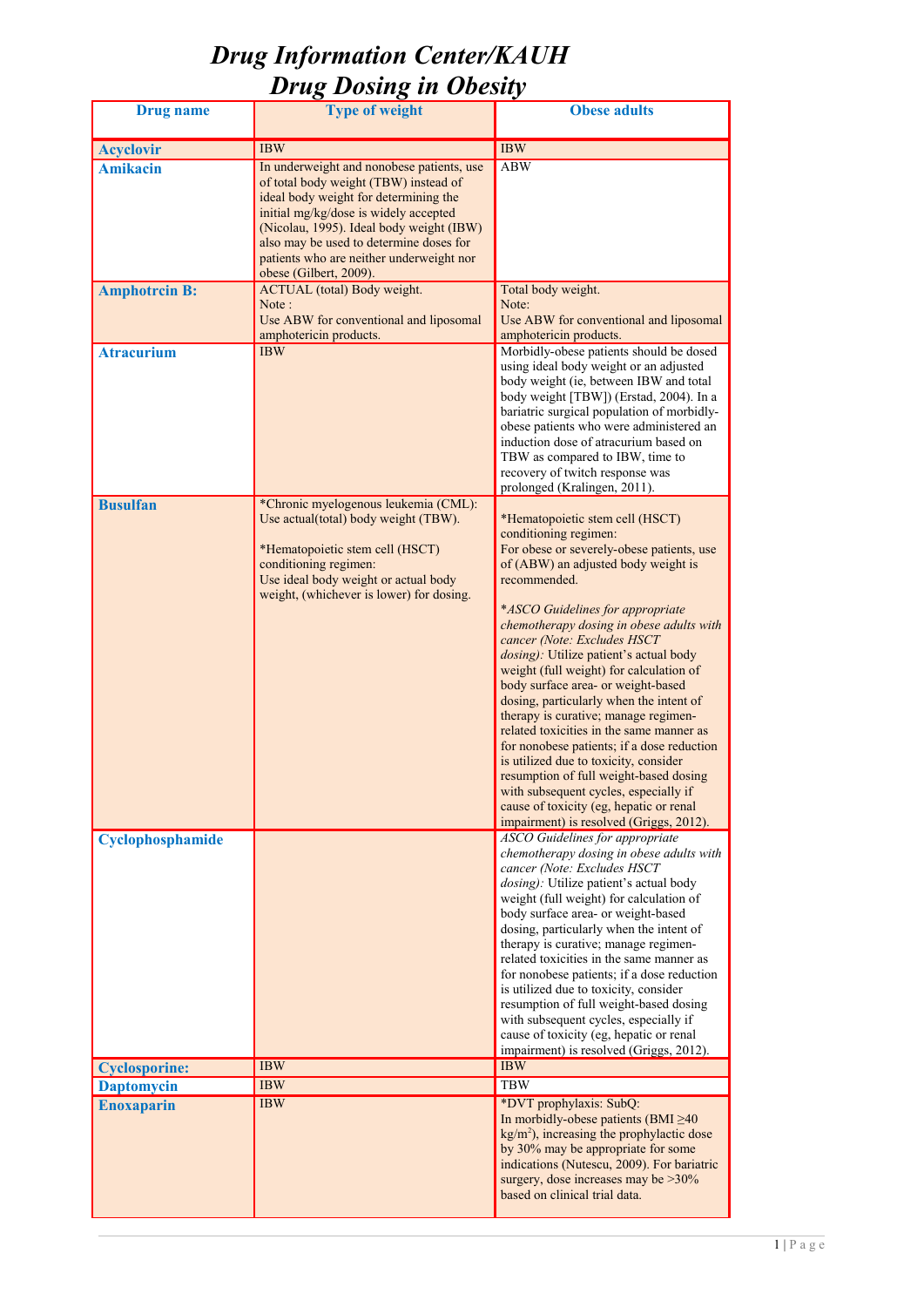|                           |                                                                                                                                                                                                                                                                                                                                   | *DVT treatment (acute) SubQ:                                                                                                                                                                                                                                                                                                                                                                                                                                                                                                                                                                                                                |
|---------------------------|-----------------------------------------------------------------------------------------------------------------------------------------------------------------------------------------------------------------------------------------------------------------------------------------------------------------------------------|---------------------------------------------------------------------------------------------------------------------------------------------------------------------------------------------------------------------------------------------------------------------------------------------------------------------------------------------------------------------------------------------------------------------------------------------------------------------------------------------------------------------------------------------------------------------------------------------------------------------------------------------|
|                           |                                                                                                                                                                                                                                                                                                                                   | Obesity: Use actual body weight to<br>calculate dose, dose capping not<br>recommended;<br>use of twice daily dosing preferred.                                                                                                                                                                                                                                                                                                                                                                                                                                                                                                              |
|                           |                                                                                                                                                                                                                                                                                                                                   | *ST-elevation MI (STEMI):                                                                                                                                                                                                                                                                                                                                                                                                                                                                                                                                                                                                                   |
|                           |                                                                                                                                                                                                                                                                                                                                   | Obesity: Use weight-based dosing; a<br>maximum dose of 100 mg is<br>recommended for the first 2 doses.                                                                                                                                                                                                                                                                                                                                                                                                                                                                                                                                      |
|                           |                                                                                                                                                                                                                                                                                                                                   | *Unstable angina or non-ST-elevation MI<br>(NSTEMI):<br>Obesity: Use actual body weight to<br>calculate dose; dose capping not<br>recommended.                                                                                                                                                                                                                                                                                                                                                                                                                                                                                              |
| <b>Erythromycin</b>       | <b>IBW</b>                                                                                                                                                                                                                                                                                                                        | <b>IBW</b>                                                                                                                                                                                                                                                                                                                                                                                                                                                                                                                                                                                                                                  |
| ethambutol                | lean body weight                                                                                                                                                                                                                                                                                                                  | <b>IBW</b>                                                                                                                                                                                                                                                                                                                                                                                                                                                                                                                                                                                                                                  |
|                           |                                                                                                                                                                                                                                                                                                                                   |                                                                                                                                                                                                                                                                                                                                                                                                                                                                                                                                                                                                                                             |
|                           | See dosing doses by lean body weight.                                                                                                                                                                                                                                                                                             |                                                                                                                                                                                                                                                                                                                                                                                                                                                                                                                                                                                                                                             |
| <b>Fluconazole</b>        | <b>IBW</b>                                                                                                                                                                                                                                                                                                                        | <b>TBW</b>                                                                                                                                                                                                                                                                                                                                                                                                                                                                                                                                                                                                                                  |
| <b>Flucytosine</b>        | <b>IBW</b>                                                                                                                                                                                                                                                                                                                        | <b>IBW</b>                                                                                                                                                                                                                                                                                                                                                                                                                                                                                                                                                                                                                                  |
| <b>Ganciclovir</b>        | <b>IBW</b>                                                                                                                                                                                                                                                                                                                        | <b>ABW</b>                                                                                                                                                                                                                                                                                                                                                                                                                                                                                                                                                                                                                                  |
| <b>G-CSF (Fligrastim)</b> | Actual Body weight.                                                                                                                                                                                                                                                                                                               | Actual body weight.                                                                                                                                                                                                                                                                                                                                                                                                                                                                                                                                                                                                                         |
| gentamicin:               | In underweight and nonobese patients, use<br>of total body weight (TBW) instead of<br>ideal body weight for determining the<br>initial mg/kg/dose is widely accepted<br>(Nicolau, 1995). Ideal body weight (IBW)<br>also may be used to determine doses for<br>patients who are neither underweight nor<br>obese (Gilbert, 2009). | <b>ABW</b>                                                                                                                                                                                                                                                                                                                                                                                                                                                                                                                                                                                                                                  |
| <b>Heparin</b>            | <b>IBW</b>                                                                                                                                                                                                                                                                                                                        | <b>ABW</b>                                                                                                                                                                                                                                                                                                                                                                                                                                                                                                                                                                                                                                  |
|                           |                                                                                                                                                                                                                                                                                                                                   | (adjusted body weight)                                                                                                                                                                                                                                                                                                                                                                                                                                                                                                                                                                                                                      |
| isoniazid                 | <b>IBW</b>                                                                                                                                                                                                                                                                                                                        | <b>IBW</b>                                                                                                                                                                                                                                                                                                                                                                                                                                                                                                                                                                                                                                  |
| <b>Lepirudin</b>          | <b>IBW</b>                                                                                                                                                                                                                                                                                                                        | TBW (Use actual body weight up to 110)<br>kg)                                                                                                                                                                                                                                                                                                                                                                                                                                                                                                                                                                                               |
| <b>Lidocaine</b>          | <b>IBW</b>                                                                                                                                                                                                                                                                                                                        | <b>IBW</b>                                                                                                                                                                                                                                                                                                                                                                                                                                                                                                                                                                                                                                  |
| <b>Lorazepam</b>          | <b>IBW</b>                                                                                                                                                                                                                                                                                                                        | loading doses should be adjusted on<br>actual weight, and maintenance doses<br>should be adjusted on ideal body weight.                                                                                                                                                                                                                                                                                                                                                                                                                                                                                                                     |
| <b>Melphalan:</b>         | <b>IBW</b>                                                                                                                                                                                                                                                                                                                        | <b>ASCO</b> Guidelines for appropriate<br>chemotherapy dosing in obese adults with<br>cancer (Note: Excludes HSCT<br>dosing): Utilize patient's actual body<br>weight (full weight) for calculation of<br>body surface area- or weight-based<br>dosing, particularly when the intent of<br>therapy is curative; manage regimen-<br>related toxicities in the same manner as<br>for nonobese patients; if a dose reduction<br>is utilized due to toxicity, consider<br>resumption of full weight-based dosing<br>with subsequent cycles, especially if<br>cause of toxicity (eg, hepatic or renal<br>impairment) is resolved (Griggs, 2012). |
| <b>Midazolam</b>          | <b>IBW</b>                                                                                                                                                                                                                                                                                                                        | -TBW for initial dose<br>-IBW for continuous dose                                                                                                                                                                                                                                                                                                                                                                                                                                                                                                                                                                                           |
| <b>Phenytoin</b>          | <b>IBW</b>                                                                                                                                                                                                                                                                                                                        | Use adjusted body weight (AdjBW)<br>correction based on a pharmacokinetic<br>study of phenytoin loading doses in obese<br>patients (Abernethy, 1985). The larger<br>correction factor (ie, $1.33$ ) is due to a<br>doubling of $V_d$ estimated in these obese<br>patients.<br>$AdjBW = [(Actual body weight - IBW)x]$<br>$1.33$ + IBW                                                                                                                                                                                                                                                                                                       |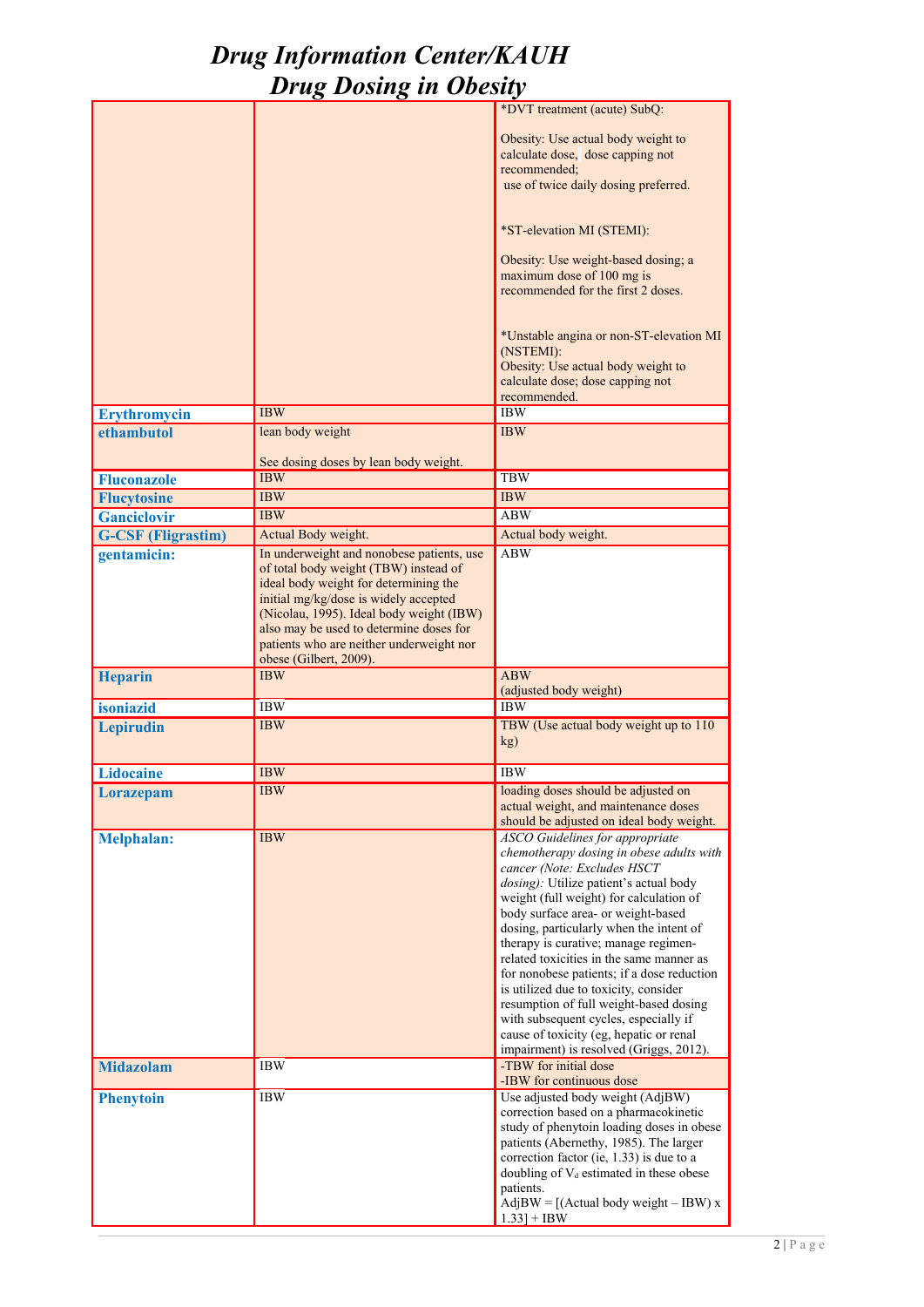|                        |                                                                                                                                                                                                                                                                                                                                   | Maintenance doses should be based on<br>ideal body weight, conventional daily<br>doses with adjustments based upon<br>therapeutic drug monitoring and clinical<br>effectiveness. (Abernethy, 1985; Erstad,<br>2002; Erstad, 2004) |
|------------------------|-----------------------------------------------------------------------------------------------------------------------------------------------------------------------------------------------------------------------------------------------------------------------------------------------------------------------------------|-----------------------------------------------------------------------------------------------------------------------------------------------------------------------------------------------------------------------------------|
| <b>Procainamide</b>    | <b>IBW</b>                                                                                                                                                                                                                                                                                                                        | <b>IBW</b>                                                                                                                                                                                                                        |
| <b>Propofol</b>        | Dosage must be individualized based on<br>total body weight and titrated to the desired<br>clinical effect. Wait at least 3-5 minutes<br>between dosage adjustments to clinically<br>assess drug effects. Smaller doses are<br>required when used with opioids.                                                                   | Induction:<br><b>IBW</b><br>Maintenance:<br>IBW or ABW + $(0.4 \times$ excess weight)                                                                                                                                             |
| <b>Pyrazinamide:</b>   | See dosing. (because the dose according to<br>weight category).                                                                                                                                                                                                                                                                   | <b>IBW</b>                                                                                                                                                                                                                        |
| rifampin               | <b>IBW</b>                                                                                                                                                                                                                                                                                                                        | <b>IBW</b>                                                                                                                                                                                                                        |
| <b>Rocuronium</b>      | <b>IBW</b>                                                                                                                                                                                                                                                                                                                        | <b>IBW</b>                                                                                                                                                                                                                        |
| <b>Succinylcholine</b> | <b>IBW</b>                                                                                                                                                                                                                                                                                                                        | <b>TBW</b>                                                                                                                                                                                                                        |
| theophylline           | <b>IBW</b>                                                                                                                                                                                                                                                                                                                        | <b>IBW</b>                                                                                                                                                                                                                        |
| <b>Thiopental</b>      | <b>IBW</b>                                                                                                                                                                                                                                                                                                                        | Loading Dose use: IBW<br>Maintenance Dose : Actual Body weight.                                                                                                                                                                   |
| <b>Tobramycin</b>      | In underweight and nonobese patients, use<br>of total body weight (TBW) instead of<br>ideal body weight for determining the<br>initial mg/kg/dose is widely accepted<br>(Nicolau, 1995). Ideal body weight (IBW)<br>also may be used to determine doses for<br>patients who are neither underweight nor<br>obese (Gilbert, 2009). | <b>ABW</b>                                                                                                                                                                                                                        |
| <b>Vancomycin:</b>     | Initial I.V dosing should be based on<br>TBW; subsequent dosing adjusted based<br>on serum trough vancomycin<br>concentrations.                                                                                                                                                                                                   | <b>ABW</b>                                                                                                                                                                                                                        |
| <b>Vecuronium</b>      | <b>IBW</b>                                                                                                                                                                                                                                                                                                                        | <b>IBW</b>                                                                                                                                                                                                                        |

### 3 | P a g e